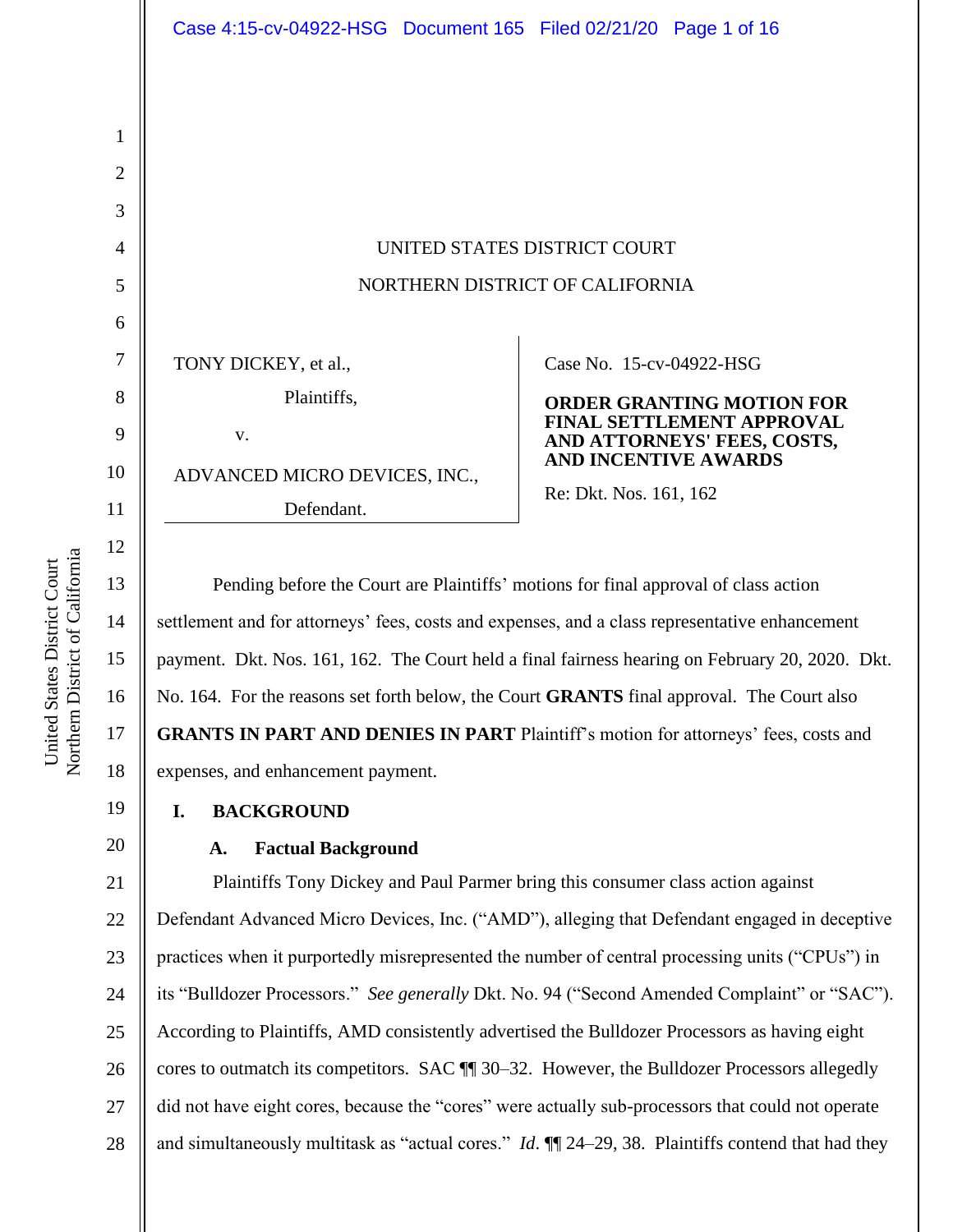1 2 known the CPUs did not have eight-core capabilities, they would not have purchased the processors. *Id*. ¶¶ 55, 63.

Based on these facts, the SAC asserts the following six causes of action: (1) California's Consumer Legal Remedies Act, Cal. Civ. Code §§ 1750 *et seq*.; (2) California's Unfair Competition Law, Cal. Bus. & Prof. Code §§ 17200 *et seq*.; (3) California's False Advertising Law, Cal. Bus. & Prof. Code §§ 17500 *et seq*.; (4) fraud in the inducement; (5) breach of express warranties; and (6) negligent misrepresentation. SAC  $\P$  76–147.

On April 7, 2016, Defendant moved to dismiss the complaint, and the Honorable Ronald M. Whyte granted the motion on April 7, 2016. Dkt. No. 46. On May 5, 2016, Plaintiff Dickey and newly-added Plaintiff Parmer filed their first amended complaint, removing the claim for unjust enrichment while realleging all the other causes of action. *See generally* Dkt. No. 50. Defendant again moved to dismiss the first amended complaint, and Judge Whyte granted Defendant's motion to dismiss with leave to amend. Dkt. No. 71. The case was reassigned to this Court on November 3, 2016. Dkt. No. 72. Plaintiffs filed the operative SAC on November 21, 2016, and Defendant moved to dismiss. Dkt. No. 78. The Court granted Defendant's motion to dismiss Plaintiffs' claims for injunctive relief, but otherwise denied the motion. Dkt. No. 96. On March 27, 2018, Plaintiffs filed a motion for class certification. Dkt. No. 118. The Court granted the motion, certifying the following class:

> All individuals who purchased one or more of the following AMD computer chips either  $(1)$  while residing in California or  $(2)$  after visiting the AMD.com website: FX-8120, FX-8150, FX-8320, FX-8350, FX-8370, FX-9370, and FX-9590.

22 23 24 25 26 Dkt. No. 135 at 13. The Court appointed Named Plaintiffs Dickey and Parmer to represent the class and appointed their attorneys at Edelson PC as Class Counsel. *Id*. On January 31, 2019, Defendant filed a petition in the Court of Appeals for permission to appeal the Court's class certification order, and the petition was denied. Dkt. Nos. 138, 148. The parties participated in a mediation session before the Honorable James F. Holderman

27 (Ret.) of JAMS in May 2019. Dkt. No. 146. They were able to reach an agreement in principle to

28 settle the case on a class-wide basis, and agreed to stay any pretrial and trial deadlines. *Id*. The

3

4

5

6

7

8

9

10

11

12

13

14

15

16

17

18

19

20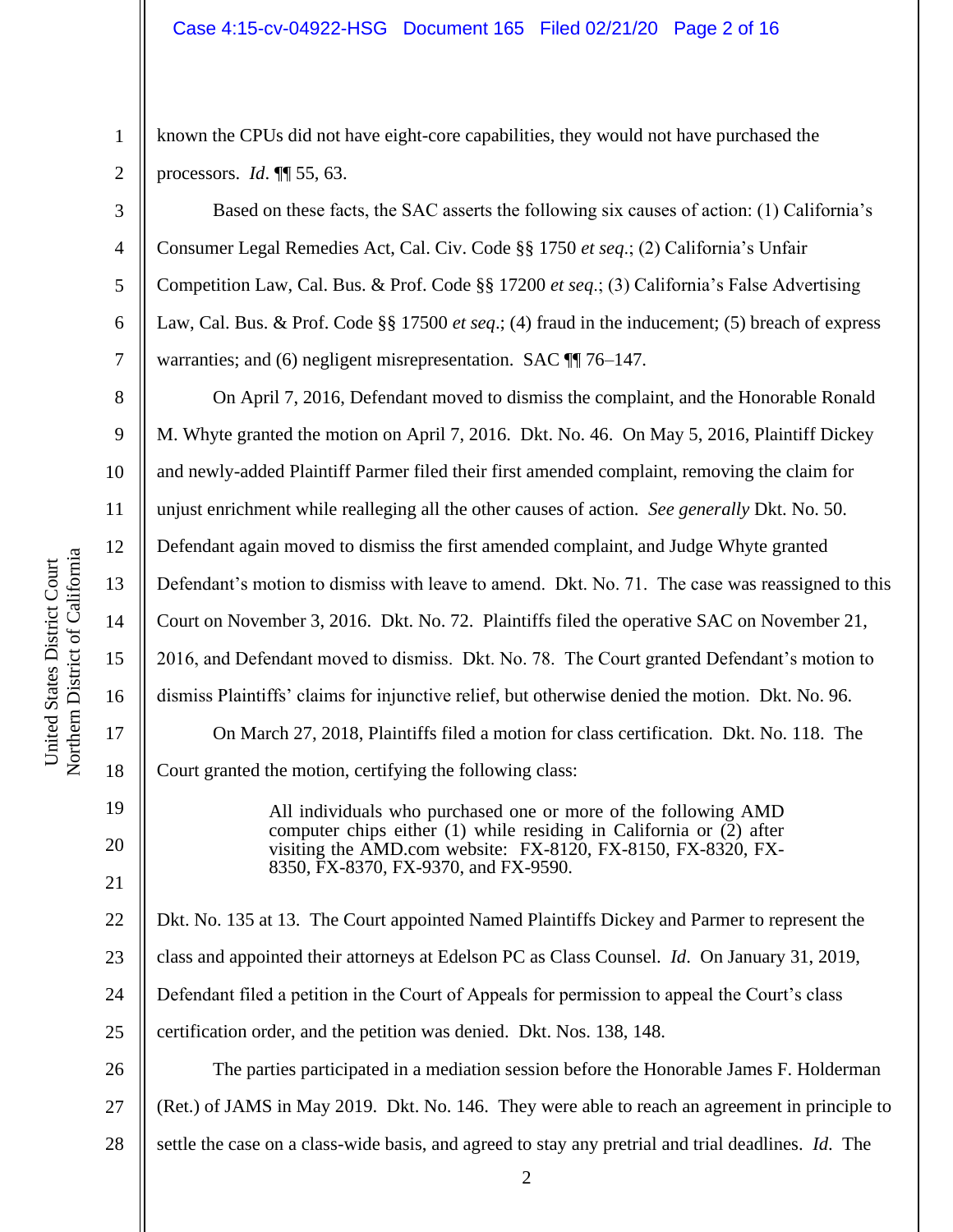| 1              | parties filed their motion for preliminary approval of class action settlement on August 23, 2019,                                                                                                                 |  |
|----------------|--------------------------------------------------------------------------------------------------------------------------------------------------------------------------------------------------------------------|--|
| $\overline{c}$ | Dkt. No.153, which the Court granted on October 4, 2019, Dkt. No. 154.                                                                                                                                             |  |
| 3              | <b>Settlement Agreement</b><br><b>B.</b>                                                                                                                                                                           |  |
| 4              | Following extensive formal discovery and with the assistance of a mediator, the parties                                                                                                                            |  |
| 5              | entered into a settlement agreement on August 9, 2019. Dkt. No. 162-3 ("SA"). The key terms                                                                                                                        |  |
| 6              | are as follows:                                                                                                                                                                                                    |  |
| 7              | Class Definition: The Settlement Class is defined as:                                                                                                                                                              |  |
| 8              | [A] Persons who purchased one or more of the following AMD                                                                                                                                                         |  |
| 9              | computer chips either $(1)$ while residing in California or $(2)$ after<br>visiting the AMD.com website: FX-8120, FX-8150, FX-8320, FX-<br>8350, FX-8370, FX-9370, and FX-9590.                                    |  |
| 10             |                                                                                                                                                                                                                    |  |
| 11             | SA ¶ 1.28. Excluded from the Class are any Judges or Magistrate Judges presiding over this                                                                                                                         |  |
| 12             | action and their family members; Defendant, Defendant's subsidiaries, parent companies,                                                                                                                            |  |
| 13             | successors, predecessors, and any entity in which the Defendant or its parent has a controlling                                                                                                                    |  |
| 14             | interest and their current or former officers, directors, and employees; persons who properly                                                                                                                      |  |
| 15             | execute and timely file a request for exclusion; and the legal representatives, successors, or assigns                                                                                                             |  |
| 16             | of any such excluded persons. Id.                                                                                                                                                                                  |  |
| 17             | Settlement Benefits: Defendant will make a \$12,100,000 non-reversionary payment. Id.                                                                                                                              |  |
| 18             | 1.30. Individual settlement payments are estimated to average approximately \$30.40 per                                                                                                                            |  |
| 19             | purchased processor. Dkt. No. 163 at 3. <sup>1</sup>                                                                                                                                                               |  |
| 20             | All payments issued to Class Members via check will state on the face of the check that it                                                                                                                         |  |
| 21             | will expire and become null and void unless cashed within ninety (90) days after the date of                                                                                                                       |  |
| 22             | issuance. SA $\P$ 2.1(e). Funds remaining from any uncashed checks provided during the initial                                                                                                                     |  |
| 23             | distribution may be used for a second distribution to participating class members on a pro rata                                                                                                                    |  |
| 24             |                                                                                                                                                                                                                    |  |
| 25             | <sup>1</sup> On February 20, 2020, Class Counsel filed the Declaration of Steven Weisbrot (Dkt. No. 163),<br>indicating that Angeion Group, LLC ("Angeion") had previously identified, and denied, 2,333           |  |
| 26             | claims (representing 3,892 eligible purchases) where the claimant listed a mailing address outside<br>of the United States on their claim form. <i>Id.</i> at $\P$ 5. Angeion subsequently determined that for 210 |  |
|                | of those forms, the claimants indicated they were living in the state of California at the time of                                                                                                                 |  |

27 28 of the United States on the United States on the time of  $210$ . And *States at the time* of of those forms, the claimants indicated they were living in the state of California at the time of purchase. *Id.* at ¶ 6. As a result, the remaining 2,123 claims have been conditionally approved for payment, without objection by Defendant, and the updated payout and claim numbers are reflected in this Order. *Id.* at  $\P$  7.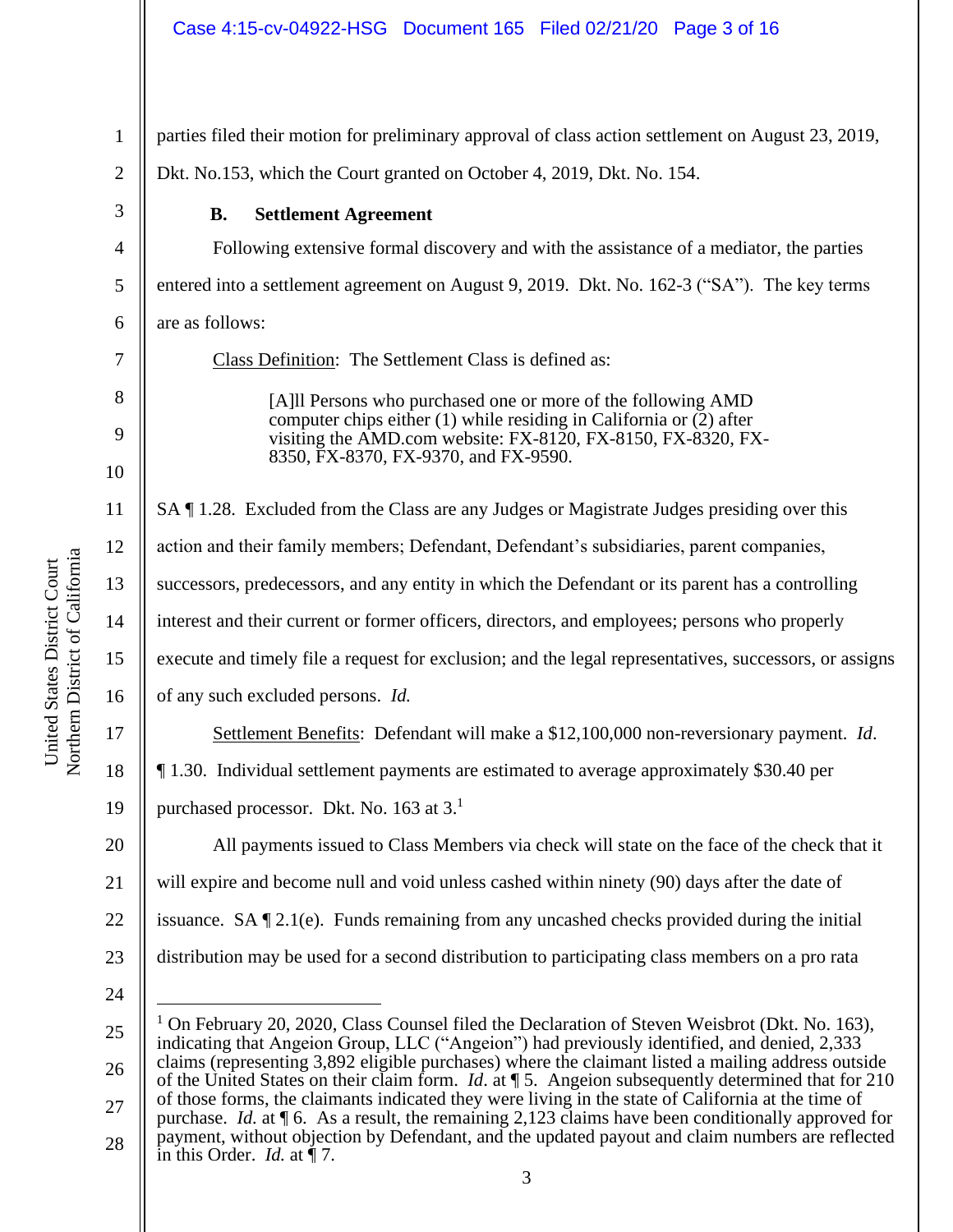3

4

5

basis, and/or may be directed to the appropriate *cy pres* recipient. *Id*.

*Cy Pres* Distribution: To the extent that a Second Distribution is made and any Second

Distribution checks remain uncashed after ninety (90) days, such funds shall be directed to the *cy* 

*pres* recipient, the Rose Foundation. SA  $\P$  2.1(e), (f). The Parties agree that any fees will be paid

exclusively from the Settlement Fund. *Id*.

6

7

8

9

10

11

12

13

14

15

16

17

18

19

20

21

22

Release: All settlement class members will release:

any and all actual, potential, filed, known or unknown, fixed or contingent, claimed or unclaimed, suspected or unsuspected, claims, demands, liabilities, rights, causes of action, contracts or agreements, extracontractual claims, damages, punitive, exemplary or multiplied damages, expenses, costs, attorneys' fees and or obligations (including "Unknown Claims," as defined below), whether in law or in equity, accrued or unaccrued, direct, individual or representative, of every nature and description whatsoever, whether based on California's Unfair Competition Law, California's False Advertising Law, California's Consumer Legal Remedies Act, or on claims of fraudulent inducement, breach of express warranty, or negligent misrepresentation, or other federal, state, local, statutory or common law or any other law, rule or regulation, against the Released Parties, or any of them, arising out of any marketing materials, advertising, descriptions, facts, transactions, events, matters, occurrences, acts, disclosures, statements, representations, omissions or failures to act regarding the number of cores in AMD's FX-8120, FX-8150, FX-8320, FX-8350, FX-8370, FX-9370, and FX-9590 processors, including all claims that were brought or could have been brought in the Action relating to representations about those CPUs.

SA ¶ 1.23. "Unknown Claims" mean claims:

that could have been raised in the Action and that any or all of the Releasing Parties do not know or suspect to exist, which, if known by him or her, might affect his or her agreement to release the Released Parties or the Released Claims or might affect his or her decision to agree, object or not to object to the Settlement.

*Id*. ¶ 1.32.

23 24 25 26 27 28 Class Notice: A third-party settlement administrator will send class notices via U.S. mail and/or email based on information provided by certain third-party resellers of the AMD processors at issue. *Id*. ¶ 4.1. The settlement administrator will also implement a digital media campaign targeting approximately 6,713,000 potential purchasers. Dkt. No. 153-3 ¶¶ 25–29. The notice will include: the nature of the action, a summary of the settlement terms, and instructions on how to object to and opt out of the settlement, including relevant deadlines. SA ¶¶ 1.16, 4.2; Dkt. No.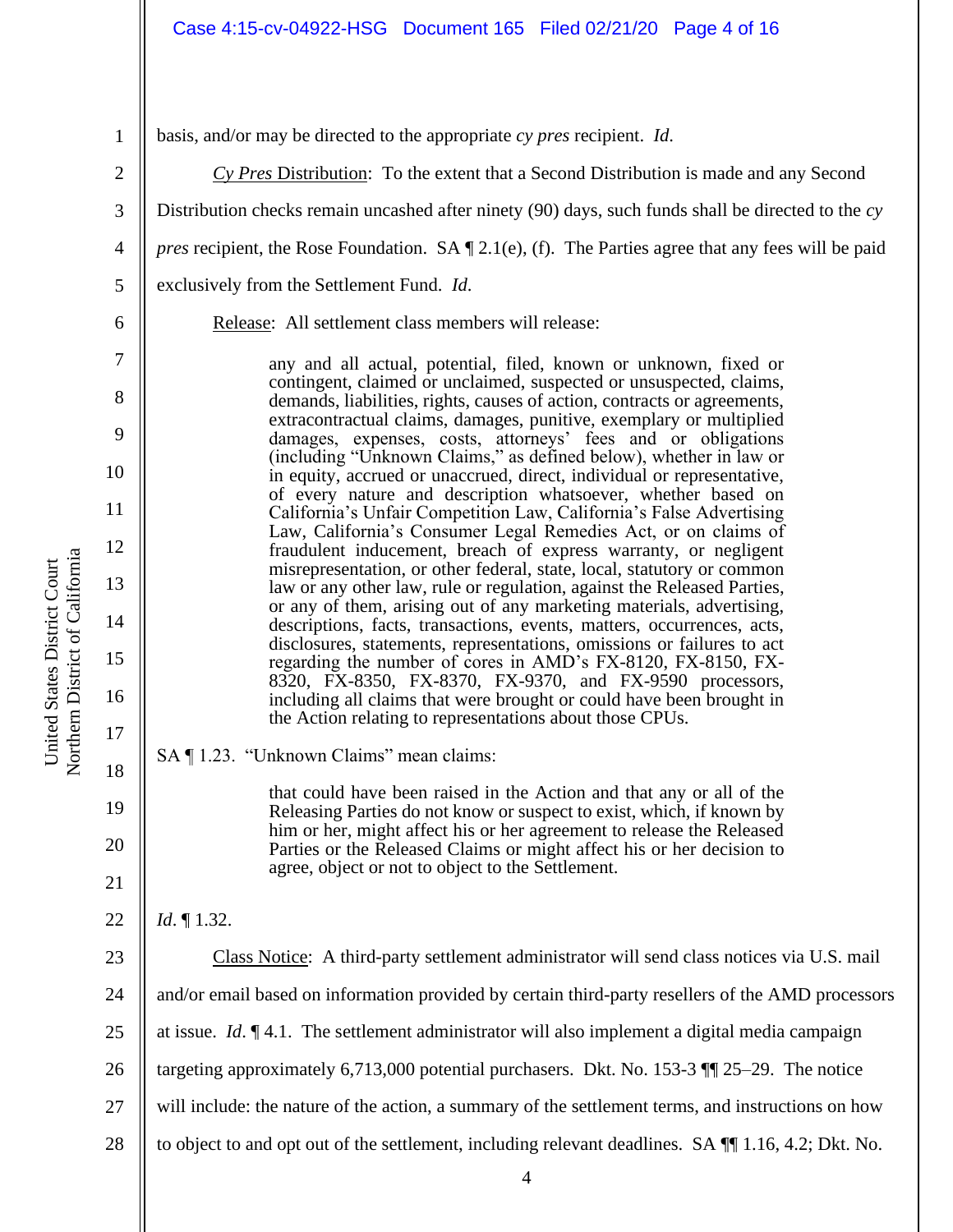3

4

5

6

7

8

9

10

11

12

13

14

15

16

17

18

152-1, Exs. C, D.

Opt-Out Procedure: The deadline for a class member to submit a request for exclusion is forty-five (45) days after the Notice Date and no sooner than fourteen (14) days after papers supporting a fee award are filed with the Court and posted to the settlement website. SA ¶ 1.18.

Incentive Award: The Named Plaintiffs applied for incentive awards of no more than \$7,500 for each Named Plaintiff. *Id*. ¶ 8.3.

Attorneys' Fees and Costs: Class Counsel has filed an application for attorneys' fees not to exceed 25% of the settlement fund, in the amount of \$3,025,000, as well as costs in the amount of \$47,517.37. *See* Dkt. No. 161 at 1; SA ¶ 8.1.

#### **II. ANALYSIS**

#### **A. Final Settlement Approval**

#### **i. Class Certification**

Final approval of a class action settlement requires, as a threshold matter, an assessment of whether the class satisfies the requirements of Federal Rule of Civil Procedure 23(a) and (b). *Hanlon v. Chrysler Corp.*, 150 F.3d 1011, 1019–1022 (9th Cir. 1998). Because no facts that would affect these requirements have changed since the Court preliminarily approved the settlement on October 4, 2019, this order incorporates by reference its prior analysis as set forth in the order granting preliminary approval. *See* Dkt. No. 154 at 5; *see also* Dkt. No. 135.

19

#### **ii. The Settlement**

20 21 22 23 24 25 26 27 28 "The claims, issues, or defenses of a certified class may be settled . . . only with the court's approval." Fed. R. Civ. P. 23(e). The Court may finally approve a class settlement "only after a hearing and on finding that it is fair, reasonable, and adequate." Fed. R. Civ. P. 23(e)(2); *Officers for Justice v. Civil Serv. Comm'n of the City and County of San Francisco*, 688 F.2d 615, 625 (9th Cir. 1982) ("The district court's role in evaluating a proposed settlement must be tailored to fulfill the objectives outlined above. In other words, the court's intrusion upon what is otherwise a private consensual agreement negotiated between the parties to a lawsuit must be limited to the extent necessary to reach a reasoned judgment that the agreement is not the product of fraud or overreaching by, or collusion between, the negotiating parties . . . "). To assess whether a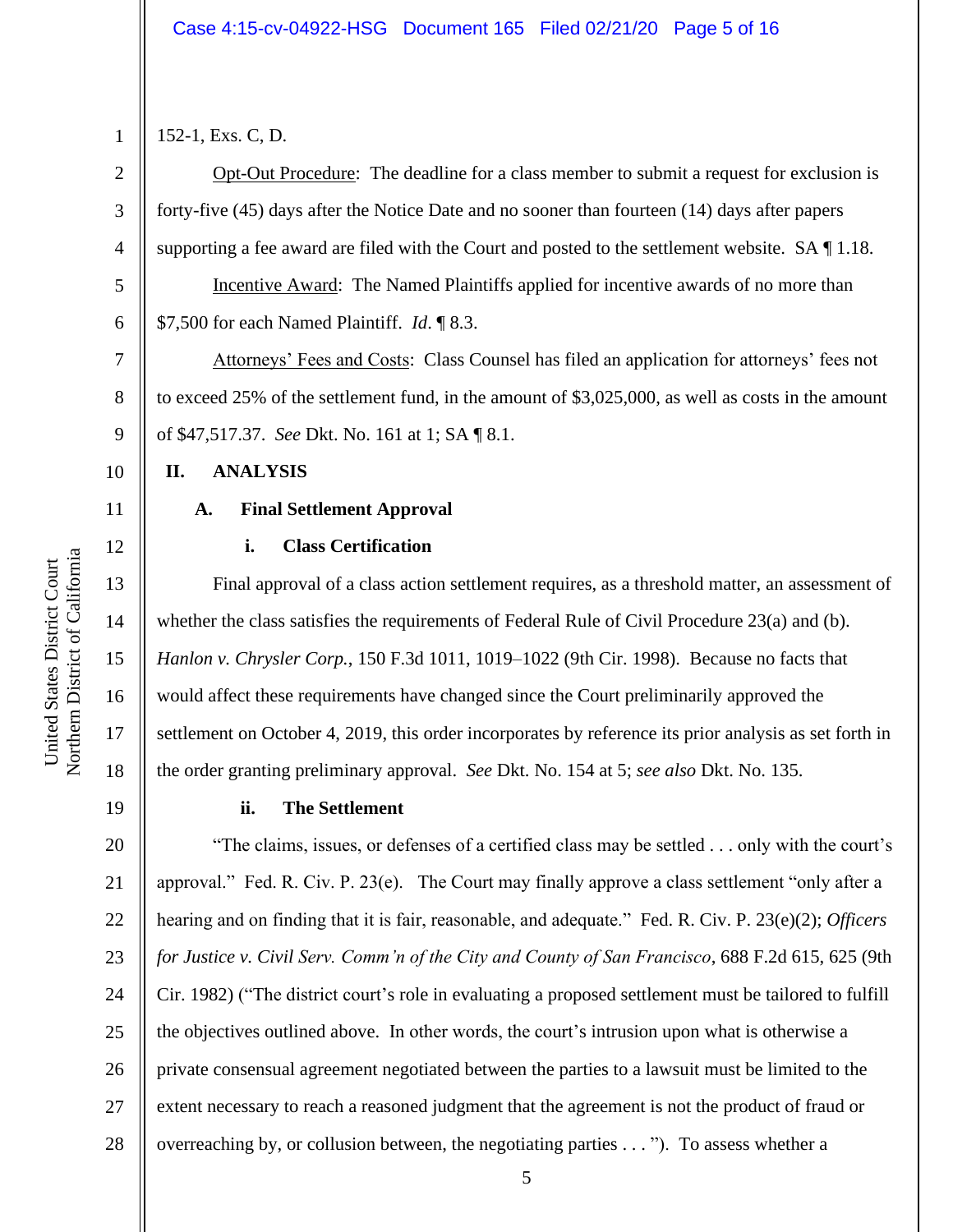#### Case 4:15-cv-04922-HSG Document 165 Filed 02/21/20 Page 6 of 16

1 2 3 4 5 6 7 8 9 proposed settlement comports with Rule 23(e), the Court "may consider some or all" of the following factors: (1) the strength of plaintiff's case; (2) the risk, expense, complexity, and likely duration of further litigation; (3) the risk of maintaining class action status throughout the trial; (4) the amount offered in settlement; (5) the extent of discovery completed, and the stage of the proceedings; (6) the experience and views of counsel; (7) the presence of a governmental participant; and (8) the reaction of the class members to the proposed settlement. *Rodriguez v. West Publ'g Corp.*, 563 F.3d 948, 963 (9th Cir. 2009); *see also Hanlon*, 150 F.3d at 1026. "The relative degree of importance to be attached to any particular factor" is case specific. *Officers for Justice*, 688 F.2d at 625.

In addition, "[a]dequate notice is critical to court approval of a class settlement under Rule 23(e)." *Hanlon*, 150 F.3d at 1025. As discussed below, the Court finds that the proposed settlement is fair, adequate, and reasonable, and that Class Members received adequate notice.

#### **a. Adequacy of Notice**

Under Federal Rule of Civil Procedure 23(e), the Court "must direct notice in a reasonable manner to all class members who would be bound by the proposal." Fed. R. Civ. P. 23(e)(1). Rule  $23(c)(2)(B)$  requires "the best notice that is practicable under the circumstances, including individual notice to all members who can be identified through reasonable effort." The notice must "clearly and concisely state in plain, easily understood language" the nature of the action, the class definition, and the class members' right to exclude themselves from the class. Fed. R. Civ. P. 23(c)(2)(B). Although Rule 23 requires that reasonable efforts be made to reach all class members, it does not require that each class member actually receive notice. *See Silber v. Mabon*, 18 F.3d 1449, 1454 (9th Cir. 1994) (noting that the standard for class notice is "best practicable" notice, not "actually received" notice).

24 25 26 27 28 The Court finds that the notice and notice plan previously approved by the Court was implemented and complies with Rule 23(c)(2)(B). *See* Dkt. No. 154 at 9. At preliminary approval, the Court approved the proposed notice plan, which called for a multi-pronged program using the third-party settlement administrator, Angeion. The proposed plan contemplated direct notice via email and U.S. mail to hundreds of thousands of class members, using the subpoenaed

17

18

19

20

21

22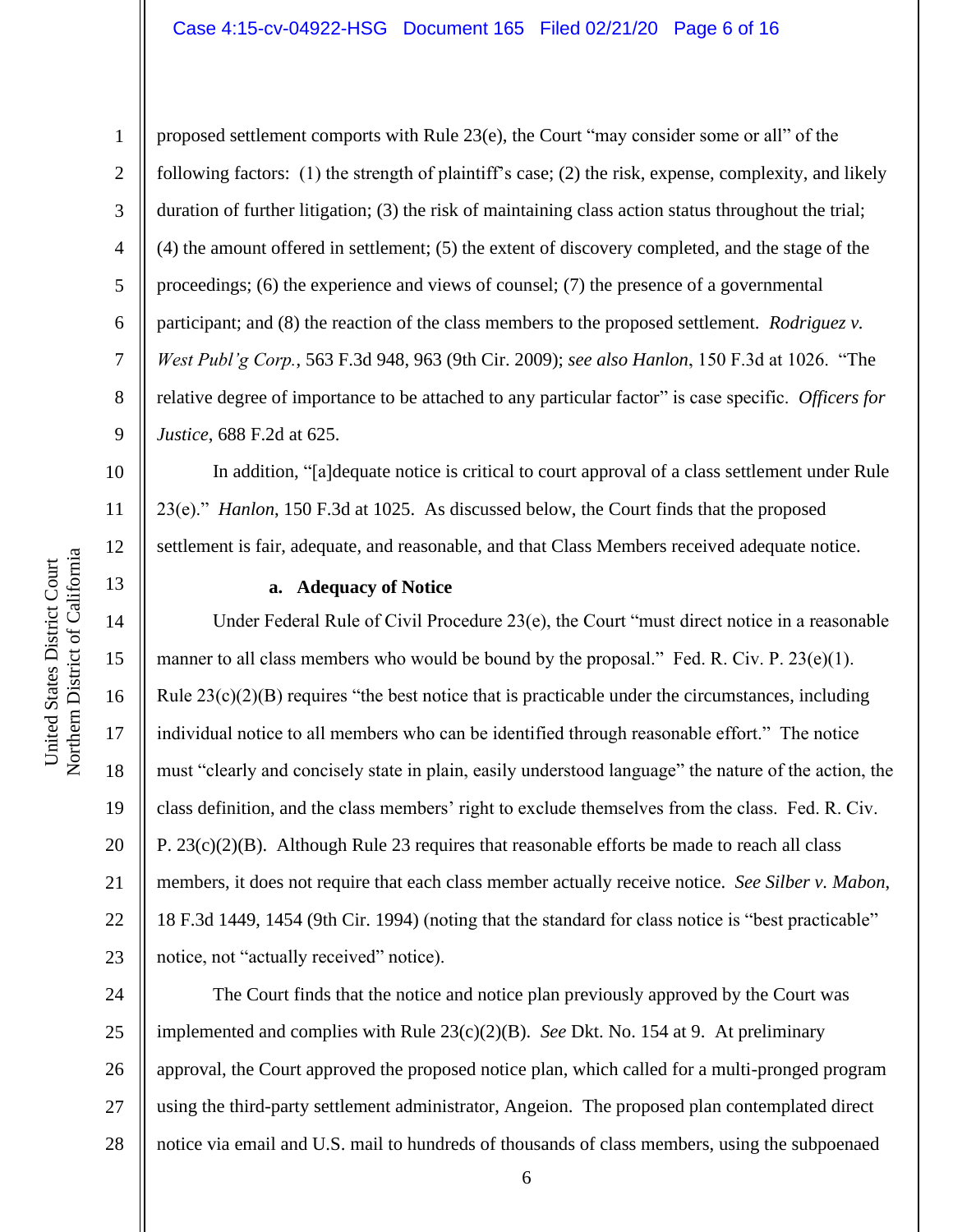purchase records of certain third-party vendors. *See* Dkt. 153-3 at 5. The direct notice via email was to include an electronic link to the claim form, and direct notice via U.S. mail was to contain a postcard with return prepaid postage. *Id*. In addition to direct notice, the plan also called for notification via a settlement website and a robust media campaign, using Internet banner ads on websites likely to be visited by class members. *Id*. The notice plan was successfully implemented. *See* Dkt. No. 162-2 at ¶¶ 5-19.

In light of these facts, the Court finds that the parties' notice process was "'reasonably calculated, under all the circumstances,' to apprise all class members of the proposed settlement." *Roes, 1-2 v. SFBSC Management, LLC*, 944 F.3d 1035, 1045 (9th Cir. 2019) (citation omitted).

The Court also finds that the appropriate government officials were properly and timely notified of the settlement agreement, pursuant to the Class Action Fairness Act of 2005 ("CAFA"), 28 U.S.C. § 1715. The Court has reviewed the substance of the notice and finds that it complied with all applicable requirements of CAFA.

#### **b. Fairness, Adequacy, and Reasonableness**

Having found the notice procedures adequate under Rule 23(e), the Court next considers whether the entire settlement comports with Rule 23(e).

#### **1. Strength of Plaintiff's Case and Litigation Risk**

18 19 20 21 22 23 24 Approval of a class settlement is appropriate when plaintiffs must overcome significant barriers to make their case. *Chun-Hoon v. McKee Foods Corp.*, 716 F. Supp. 2d 848, 851 (N.D. Cal. 2010). Additionally, difficulties and risks in litigating weigh in favor of approving a class settlement. *Rodriguez*, 563 F.3d at 966. "Generally, unless the settlement is clearly inadequate, its acceptance and approval are preferable to lengthy and expensive litigation with uncertain results." *Ching v. Siemens Indus., Inc.*, No. 11-cv-04838-MEJ, 2014 WL 2926210, at \*4 (N.D. Cal. June 27, 2014) (quotations omitted).

25 26 27 28 The Court finds that the amount offered in settlement is reasonable in light of the complexity of this litigation and the substantial risk Plaintiffs would face in litigating the case given the nature of the asserted claims. After nearly four years, the settlement, which makes available to the Class a \$12.1 million, non-reversionary common fund from which each eligible

1

2

3

4

5

6

7

8

9

10

11

12

13

14

15

16

17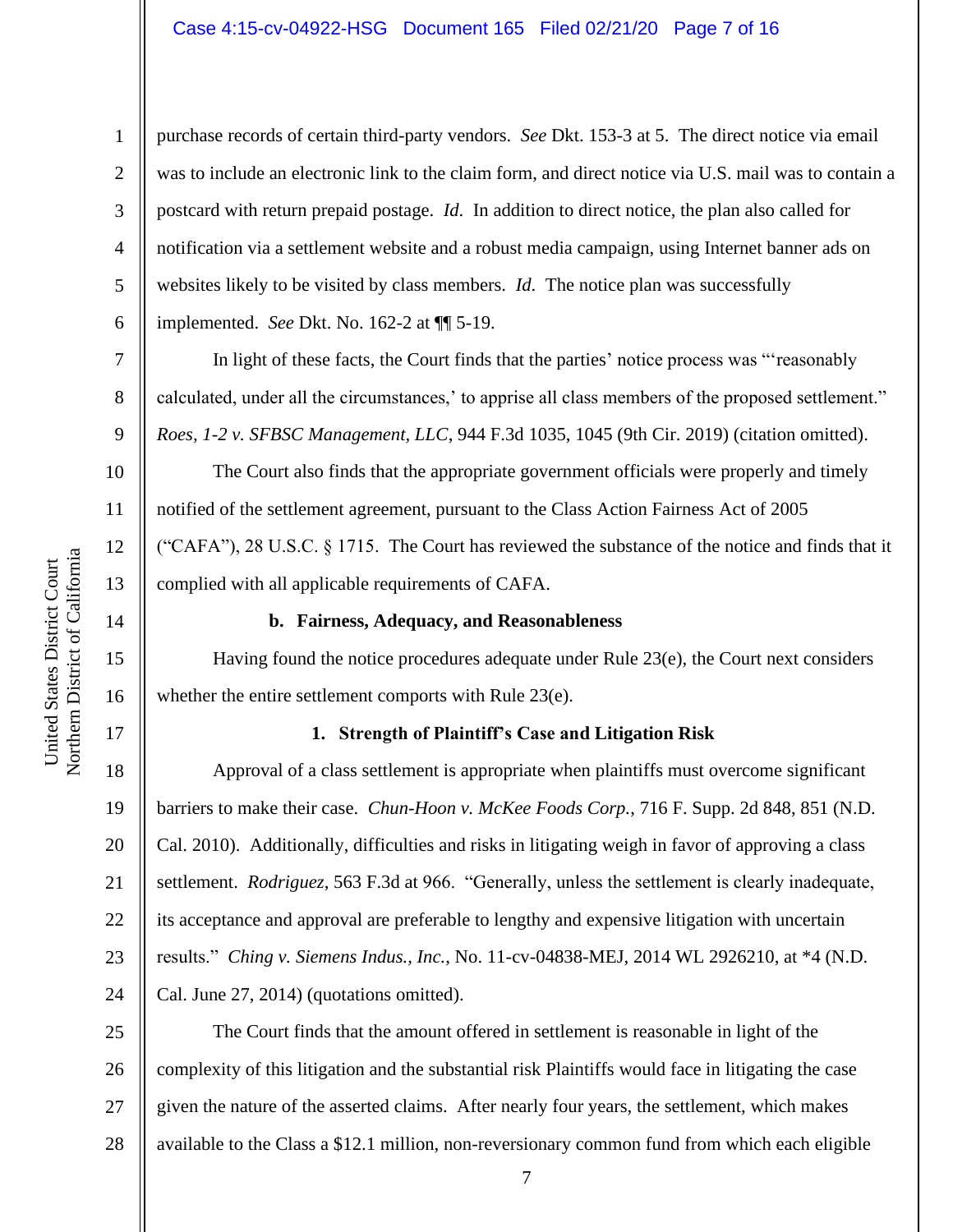1

6 7

8

9

5

#### **2. Risk of Maintaining Class Action Status**

*See Rodriguez*, 563 F.3d at 966 (finding litigation risks weigh in favor of approving class

In considering this factor, the Court looks to the risk of maintaining class certification if the litigation were to proceed. Certifying a class encompassing approximately 123,437 valid and approved claims covering 274,376 chips presents complex issues. *See* Dkt. No. 163 ¶10. Accordingly, this factor also weighs in favor of settlement.

claiming class member will receive a pro rata share, has ensured a favorable recovery for the class.

settlement). Accordingly, these factors weigh in favor of approving the settlement. *See Ching*,

#### 10

11

12

13

14

15

16

17

18

19

#### **3. Settlement Amount**

2014 WL 2926210, at \*4 (favoring settlement to protracted litigation).

The amount offered in the settlement is another factor that weighs in favor of approval. Based on the facts in the record and the parties' arguments at the final fairness hearing, the Court finds that the \$12.1 million settlement amount, which represents more than 20% of Defendant's estimated maximum potential exposure, and will return over 50% of the money spent by each class member who filed a claim, falls well "within the range of reasonableness" in light of the risks and costs of litigation. *See* Dkt. No. 162 at 1; *see, e.g.*, *Villanueva v. Morpho Detection, Inc.*, No. 13-cv-05390-HSG, 2016 WL 1070523 \*4 (N.D. Cal. March 18, 2016) (citing cases). The parties estimate that the recovery of each individual Class Member will be approximately \$30.40 per-purchased chip. *See* Dkt. No. 163.

20 21 22 23 24 25 26 27 28 Further, where a class action settlement contains a *cy pres* award provision, the "*cy pres* award must be guided by  $(1)$  the objectives of the underlying statute(s) and  $(2)$  the interests of the silent class members, and must not benefit a group too remote from the plaintiff class." *Dennis v. Kellogg Co.*, 697 F.3d 858, 865 (9th Cir. 2012) (internal quotations omitted). For any residual funds, the Settlement before the Court contemplates that the funds will be distributed to the Rose Foundation. The Rose Foundation supports grassroots initiatives to inspire community action to protect the environment, consumers and public health. The Court finds that the *cy pres* distribution to the Rose Foundation in the Settlement satisfies the Ninth Circuit's requirements. Its work is relevant to the harm alleged in this case, and will provide a benefit to the interests of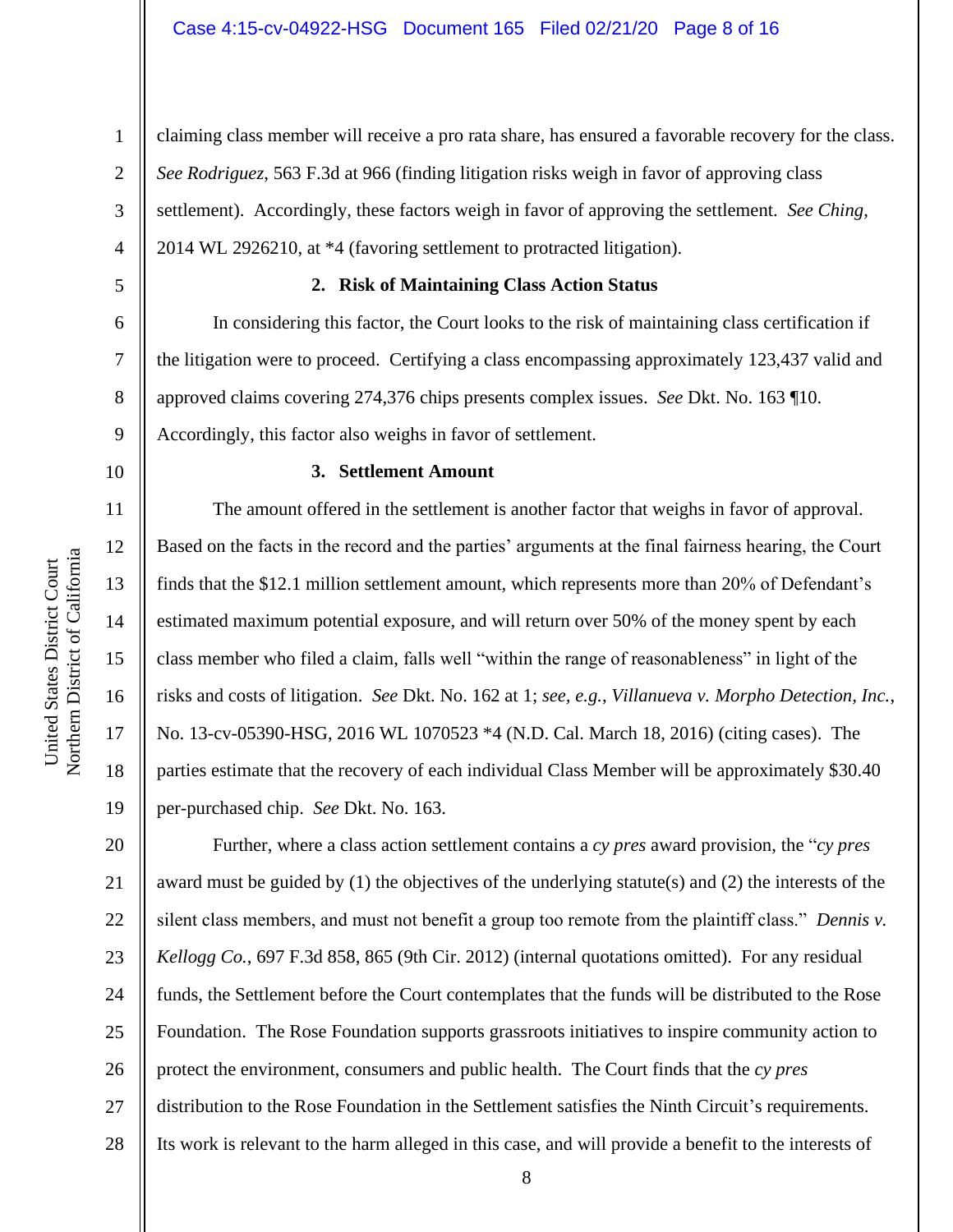1 aggrieved consumers.

2

3

4

5

6

7

8

9

10

11

12

13

14

15

16

17

#### **4. Extent of Discovery Completed and Stage of Proceedings**

The Court finds that Class Counsel had sufficient information to make an informed decision about the merits of the case. *See In re Mego Fin. Corp. Sec. Litig.*, 213 F.3d 454, 459 (9th Cir. 2000). The parties settled only after Plaintiffs conducted extensive discovery. The Parties exchanged substantial fact and expert discovery, including the production of documents, the exchange of multiple sets of interrogatories, the depositions of Named Plaintiffs, and the disclosure of expert reports. *See* Dkt. No. 162-1 at ¶ 3. Specifically, the Parties collectively produced over 6,000 pages of documents, collectively responded to fifty-five (55) interrogatories, conducted full-day depositions of Mr. Dickey and Mr. Parmer on January 8, 2018, and January 16, 2018, respectively, and Defendant disclosed the expert reports of Dr. Thomas Conte, Dr. Dominique Hanssens, Kishore Mulchandani, and Justin McCrary. *See id*.; Dkt. No. 122. The Parties also litigated several discovery issues, including motion practice related to the disclosure and filing of expert reports. *See* Dkt. Nos. 110, 111. The Court finds that the parties received, examined, and analyzed information, documents, and materials sufficient to allow them to assess the likelihood of success on the merits. This factor weighs in favor of approval.

#### **5. Experience and Views of Counsel**

18 19 20 21 22 23 24 25 26 27 28 The Court next considers the experience and views of counsel. "[P]arties represented by competent counsel are better positioned than courts to produce a settlement that fairly reflects each party's expected outcome in litigation." *Rodriguez*, 563 F.3d at 967 (quotations omitted). Here, Class Counsel have extensive experience prosecuting and settling class actions, particularly in the consumer protection context. *See* Dkt. No. 162-1 at ¶ 9. More importantly, Class Counsel have been vigorously prosecuting this case for over four years. *Id*. The Court recognizes, however, that courts have diverged on the weight to assign counsel's opinions. *Compare Carter v. Anderson Merch.*, LP, 2010 WL 1946784, at \*8 (C.D. Cal. May 11, 2010) ("Counsel's opinion is accorded considerable weight."), *with Chun-Hoon*, 716 F. Supp. 2d at 852 ("[T]his court is reluctant to put much stock in counsel's pronouncements. . . ."). This factor's impact is therefore modest, but favors approval.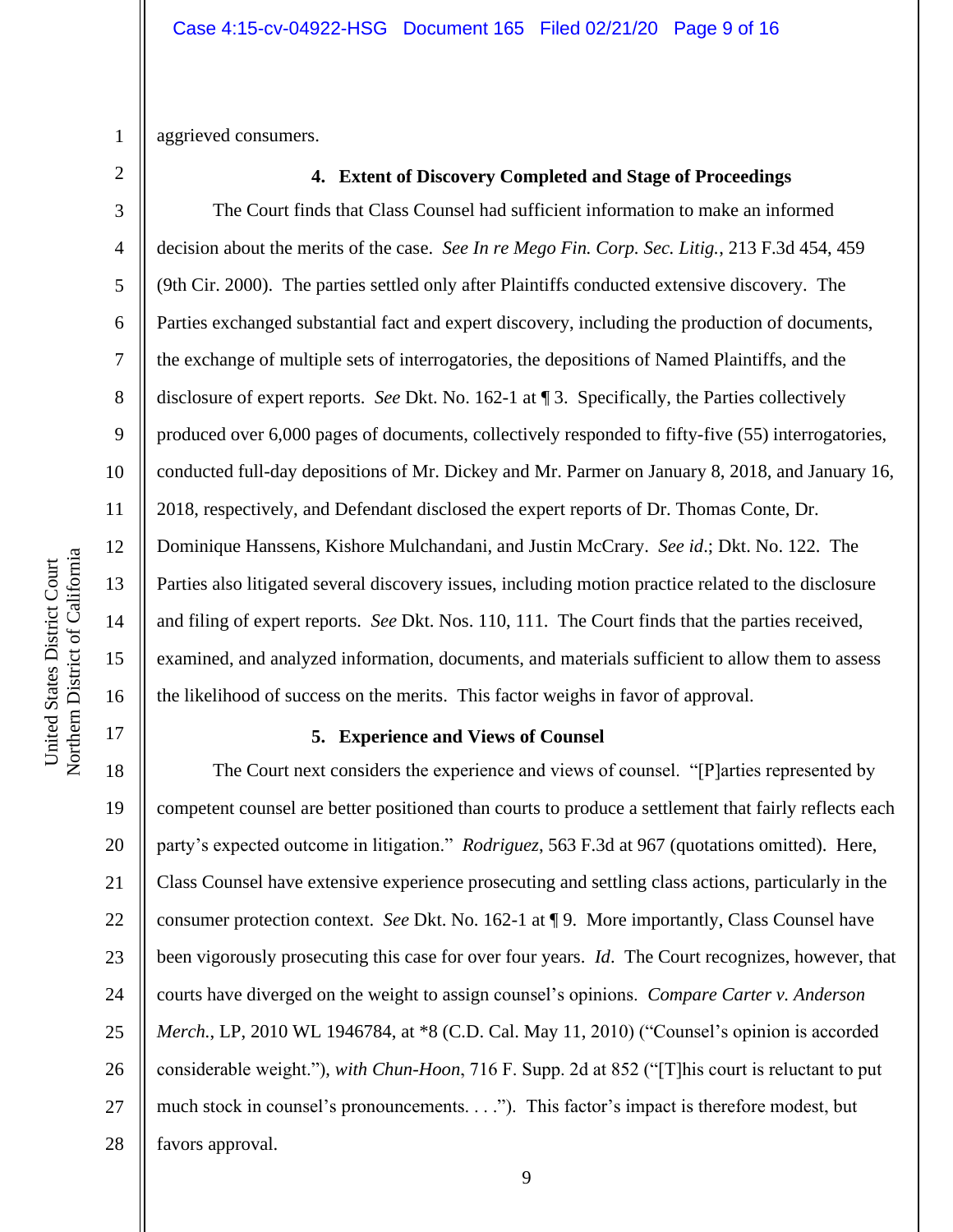3

4

5

6

7

8

9

10

11

12

13

14

15

16

17

18

19

20

21

22

#### **6. Reaction of Class Members**

The reaction of the Class Members supports final approval. "[T]he absence of a large number of objections to a proposed class action settlement raises a strong presumption that the terms of a proposed class settlement action are favorable to the class members." *Nat'l Rural Telecomms. Coop. v. DIRECTV, Inc.*, 221 F.R.D. 523, 528–29 (C.D. Cal. 2004); *In re Linkedin User Privacy Litig.*, 309 F.R.D. 573, 589 (N.D. Cal. 2015) ("A low number of opt-outs and objections in comparison to class size is typically a factor that supports settlement approval."). Here, out of the approximately 1,000,000 at-issue chip purchases, Angeion has received 123,437 valid and approved claims accounting for 274,376 chips purchases. *See* Dkt. No. 163 ¶ 10. There have been zero (0) objections and only six (6) requests for exclusion. *See* Dkt. No. 162-1 ¶ 24-25; Dkt. No. 162-2 ¶ 11. The 27.4% claims rate is an excellent result in the Court's experience. *See In re TracFone Unlimited Serv. Plan Litig.*, 112 F. Supp. 3d 993, 1006 (N.D. Cal. 2015) (holding that a claims rate between 25-30% is "an excellent result that counsels in favor of settlement approval"); *In re Nexus 6P Prod. Liab. Litig.*, No. 17- cv-02185BLF, 2019 WL 6622842, at \*10 (N.D. Cal. Nov. 12, 2019) (a claims rate over 18% is "substantial").

Given the absence of any true objections and only six requests for exclusion, when over 600,000 potential class members were sent U.S. mail or email notice, and many others could have been exposed to publication notice, banner ads and other means of notice, the Class response weighs strongly in favor of final approval.<sup>2</sup> See Rodriguez, 563 F.3d at 967 (finding that final approval was favored where there were 54 objections out of 52,000 claims); *Chun-Hoon v. McKee Foods Corp.*, 716 F. Supp. 2d 848, 852 (N.D. Cal. 2010) (final approval granted where 4.86% of the class requested exclusion); *In re Nexus 6P Prod. Liab. Litig.*, 2019 WL 6622842, at \*10 (zero objections and 31 opt-outs in a class of approximately 511,000 people "confirms that the

24

23

25 26 27 28  $2$  The letter Mr. Adriel Douglass sent to the Court (Dkt. No. 160) is most plausibly read as an optout request, not an objection, given Mr. Douglass' statement that he "will not be participating in this madness." *Id*. To the extent the letter is an objection, it is denied. Mr. Douglas does not object to any of the proposed settlement's terms. Mr. Douglass instead disagrees with the technical aspects of the allegations in this case, and expresses his view that class members are not entitled to any relief. *Id*. That objection does not suggest any unfairness to the class, and the Court finds none.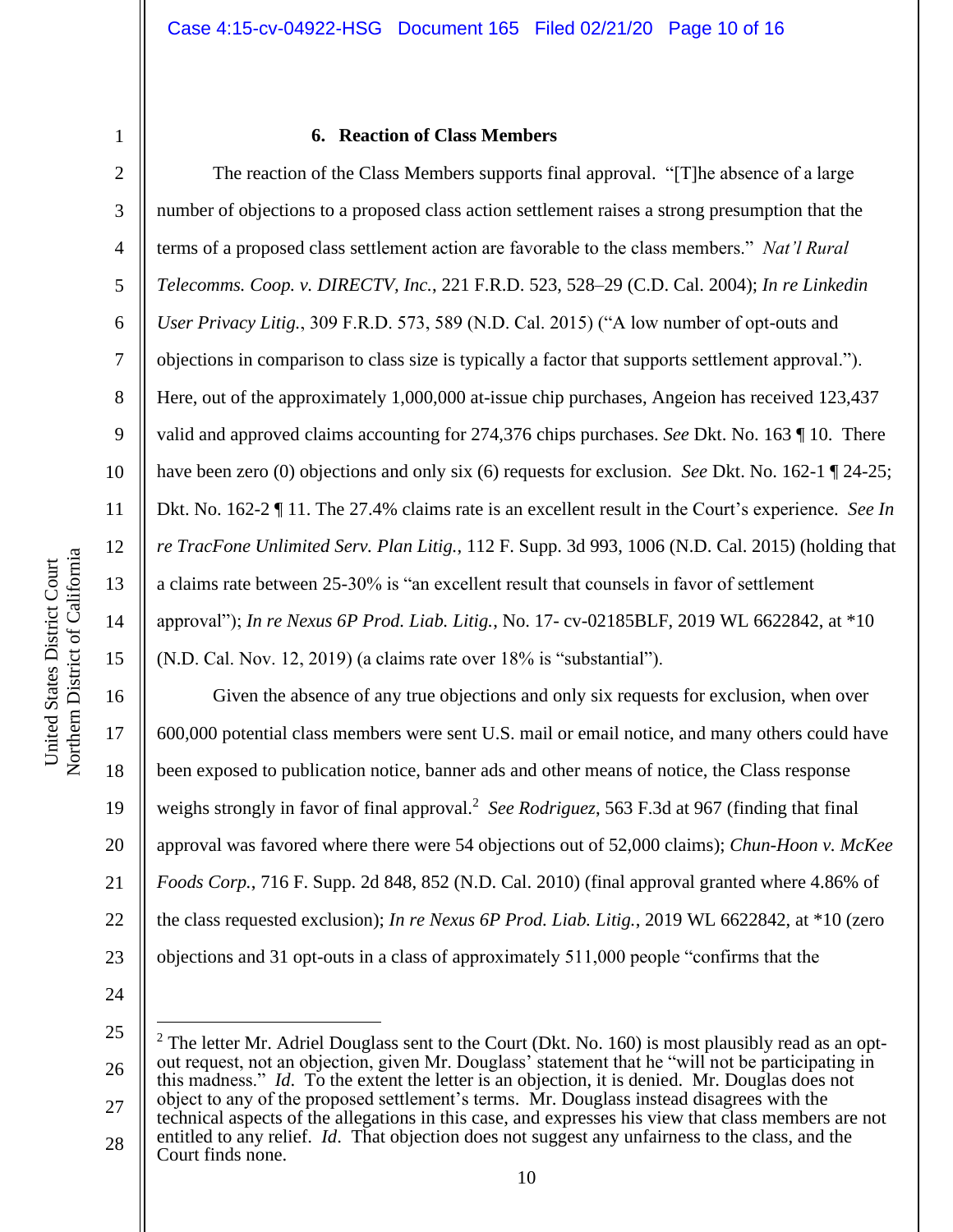settlement is fair and reasonable.")

After considering and weighing the above factors, the Court finds that the settlement agreement is fair, adequate, and reasonable, and that the settlement Class Members received adequate notice. Accordingly, Plaintiff's motion for final approval of the class action settlement is **GRANTED**.

1

2

3

4

5

6

7

8

9

10

11

12

13

14

15

16

17

18

19

20

21

22

23

24

25

26

27

28

#### **c. Subtle Signs of Collusion**

Although the Court need not apply any heightened standard because the parties reached a settlement after class certification, the Court considers whether there is evidence of collusion or other conflicts of interest. The complex legal and factual posture of this case, the amount of discovery completed, and the fact that the Settlement is the result of arm's-length negotiations between the Parties, including negotiations presided over by the Honorable James F. Holderman, a former Chief Judge of the Northern District of Illinois, support a finding that the Settlement was not tainted by collusion or conflicts of interest. The Court finds that these facts, in addition to the Court's observations throughout the litigation, reveal no evidence of collusion in the Settlement, implicit or otherwise. *See In re Bluetooth*, 654 F.3d at 947. This finding is also supported by, among other things, the fact that the Settlement provides substantial monetary benefits to Class Members and those benefits are not disproportionately low compared to the attorneys' fees and expenses sought by Class Counsel or the Plaintiffs.

#### **B. Attorneys' Fees, Costs and Expenses, and Class Representative Enhancement Payment**

In its unopposed motion, Class Counsel asks the Court to approve an award of \$3,025,000 in attorneys' fees and \$47.517.37 in costs. Dkt. No. 161 at 1. Class Counsel also seeks a \$7,500 incentive award for the Named Plaintiffs. *Id*.

**i. Attorneys' Fees**

### **a. Legal Standard**

"In a certified class action, the court may award reasonable attorney's fees and nontaxable costs that are authorized by law or by the parties' agreement." Fed. R. Civ. P. 23(h). In a state law claim—like this one—state law also governs the calculation of attorneys' fees. *See Vizcaino*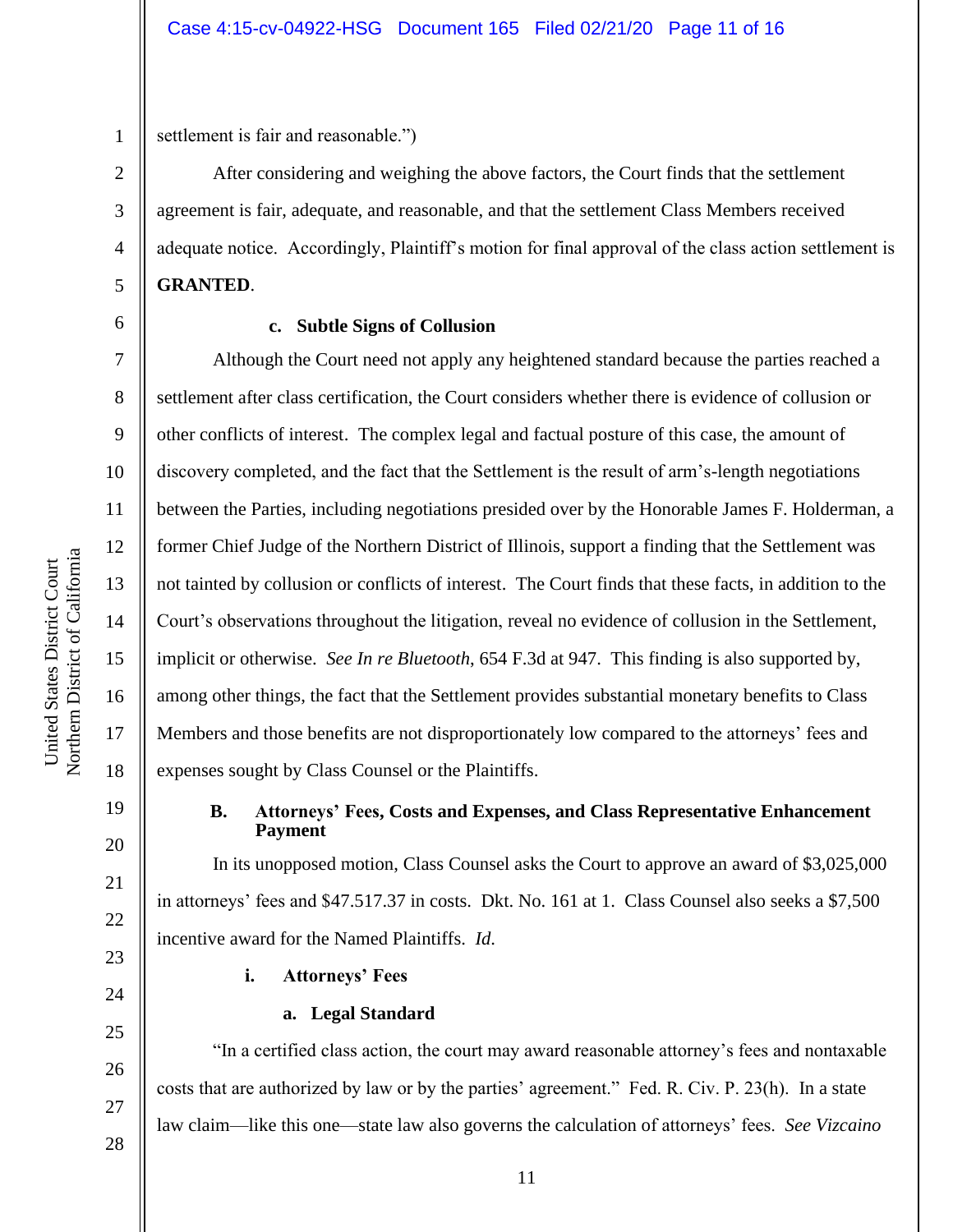*v. Microsoft Corp.*, 290 F.3d 1043, 1047 (9th Cir. 2002). Nevertheless, the Court may still look to federal authority for guidance in awarding attorneys' fees. *See Apple Computer, Inc. v. Superior Court*, 126 Cal. App. 4th 1253, 1264 n.4 (2005) ("California courts may look to federal authority for guidance on matters involving class action procedures.").

Under California law, the "percentage of fund method" is proper in class actions. *Laffitte v. Robert Half Int'l Inc.*, 1 Cal. 5th 480, 506 (2016). In addition, "trial courts have discretion to conduct a lodestar cross-check on a percentage fee." *Id.* The "lodestar figure is calculated by multiplying the number of hours the prevailing party reasonably expended on the litigation (as supported by adequate documentation) by a reasonable hourly rate for the region and for the experience of the lawyer." *In re Bluetooth*, 654 F.3d at 941 (citing *Staton v. Boeing Co.*, 327 F.3d 938, 965 (9th Cir. 2003). Trial courts "also retain the discretion to forgo a lodestar cross-check and use other means to evaluate the reasonableness of a requested percentage fee." *Laffitte*, 1 Cal. 5th at 506.

#### **b. Discussion**

Class Counsel here seeks \$3,025,000 in fees, or 25% of the settlement amount. *See* Dkt. No. 162 at 6. This is in line with the benchmark for a reasonable fee award under the percentageof-recovery method. *See*, *e.g.*, *In re Bluetooth*, 654 F.3d at 942.

18 19 20 21 22 23 24 25 The Court has also considered Plaintiffs' motion for attorneys' fees under the lodestar method and finds the requested amounts fair and reasonable. In assessing the requested attorneys' fees, the Court has considered the relief achieved for the Settlement Class Members, the time and effort devoted by Class Counsel as demonstrated by their sworn declaration and the complexity of the legal and factual issues involved. As noted above, the Parties exchanged substantial fact and expert discovery, including producing over 6,000 pages of documents, responding to fifty-five (55) interrogatories and conducting full-day depositions of Mr. Dickey and Mr. Parmer on January 8, 2018, and January 16, 2018, respectively. *See* Dkt. No. 162-1 at ¶ 3; Dkt. No. 122.

26 27 28 The Court finds that the attorneys' fees and expenses awarded to Class Counsel identified above are fair and reasonable under both a common fund approach and a lodestar approach. *See Vizcaino v. Microsoft Corp.*, 290 F.3d 1043, 1048-50 (9th Cir. 2002) (recognizing 25% fee as the

1

2

3

4

5

6

7

8

9

10

11

12

13

14

15

16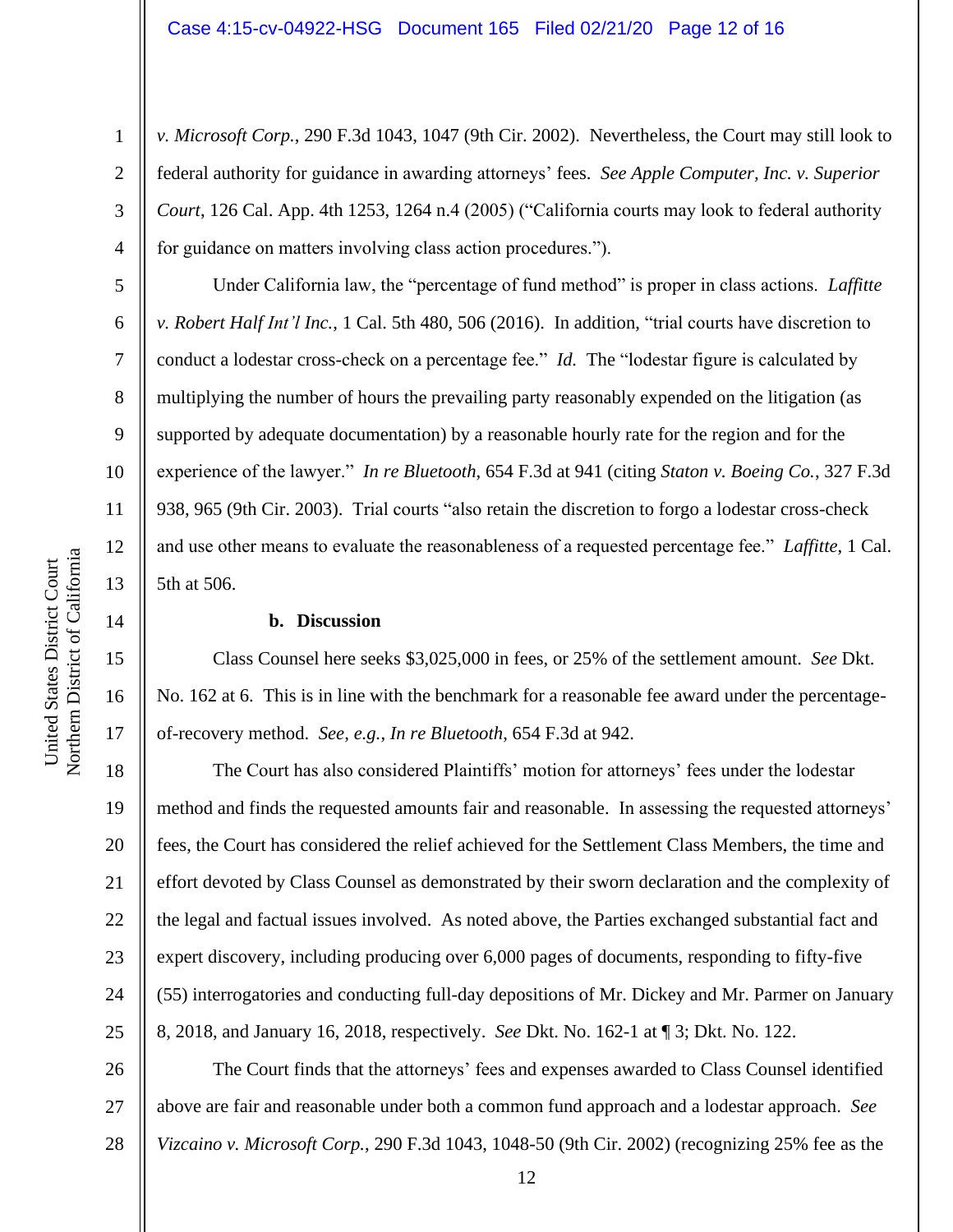13

14

15

16

17

18

19

20

21

22

1 2 3 4 5 6 7 8 9 10 11 accepted "benchmark" in common fund cases); *Kerr v. Screen Extras Guild, Inc.*, 526 F.2d 67 (9th Cir. 1975) (lodestar approach). In calculating its lodestar, Class Counsel contends that it collectively expended a combined total of 1,981 hours. Dkt. No. 162 at 10. The Court finds that, given the advanced posture of the case and the amount of substantive litigation activity, the 1,981 hours expended by Class Counsel were reasonable and necessary to the prosecution of this case. *See Edenborough v. ADT, LLC*, No. 16-cv-02233-JST, 2019 WL 4164731, at \*4 (N.D. Cal. July 22, 2019) (finding reasonable Class Counsel's expenditure of 5,585 hours in a three-year-old class action resulting in \$16 million common fund settlement); *Hendricks v. Starkist Co.*, No. 13-cv-00729-HSG, 2016 WL 5462423, at \*12 (N.D. Cal. Sept. 29, 2016) (finding reasonable Class Counsel's expenditure of 3,366 hours in a three-year-old class action resulting in \$12 million common fund settlement).

With respect to hourly rates, the rates requested are \$275-\$575 for associates and \$615- \$1,000 for partners, leading to a combined lodestar of \$982,159.10 and consequently a requested fee "multiplier" of 3.08. *Id*. The Court finds that the billing rates used by Class Counsel to calculate the lodestar are reasonable and in line with prevailing rates in this district for personnel of comparable experience, skill, and reputation. *See, e.g.*, *Hefler v. Wells Fargo & Co.*, No. 16- CV-05479-JST, 2018 WL 6619983, at \*14 (N.D. Cal. Dec. 18, 2018) (rates from \$650 to \$1,250 for partners or senior counsel, \$400 to \$650 for associates); *In re Volkswagen "Clean Diesel" Mktg., Sales Practices, & Prod. Liab. Litig.*, No. 2672 CRB (JSC), 2017 WL 1047834, at \*5 (N.D. Cal. Mar. 17, 2017) (billing rates ranging from \$275 to \$1600 for partners, \$150 to \$790 for associates, and \$80 to \$490 for paralegals reasonable "given the complexities of this case and the extraordinary result achieved for the Class").

23 24 25 26 27 28 The lodestar multiplier also supports the reasonableness of the fee request and falls within the range of reasonableness. *See, e.g.*, *Vizcaino*, 290 F.3d at 1051 (no abuse of discretion where district court awarded 28% fee with cross-check lodestar multiplier of 3.65); *Fowler v. Wells Fargo Bank, N.A.*, No. 17-CV-02092-HSG, 2019 WL 330910, at \*7 (N.D. Cal. Jan. 25, 2019) (benchmark award of 25% of settlement fund with lodestar multiplier of approximately 3.46 reasonable in light of length of case and procedural posture); *Lazarin v. Pro Unlimited, Inc.*, No.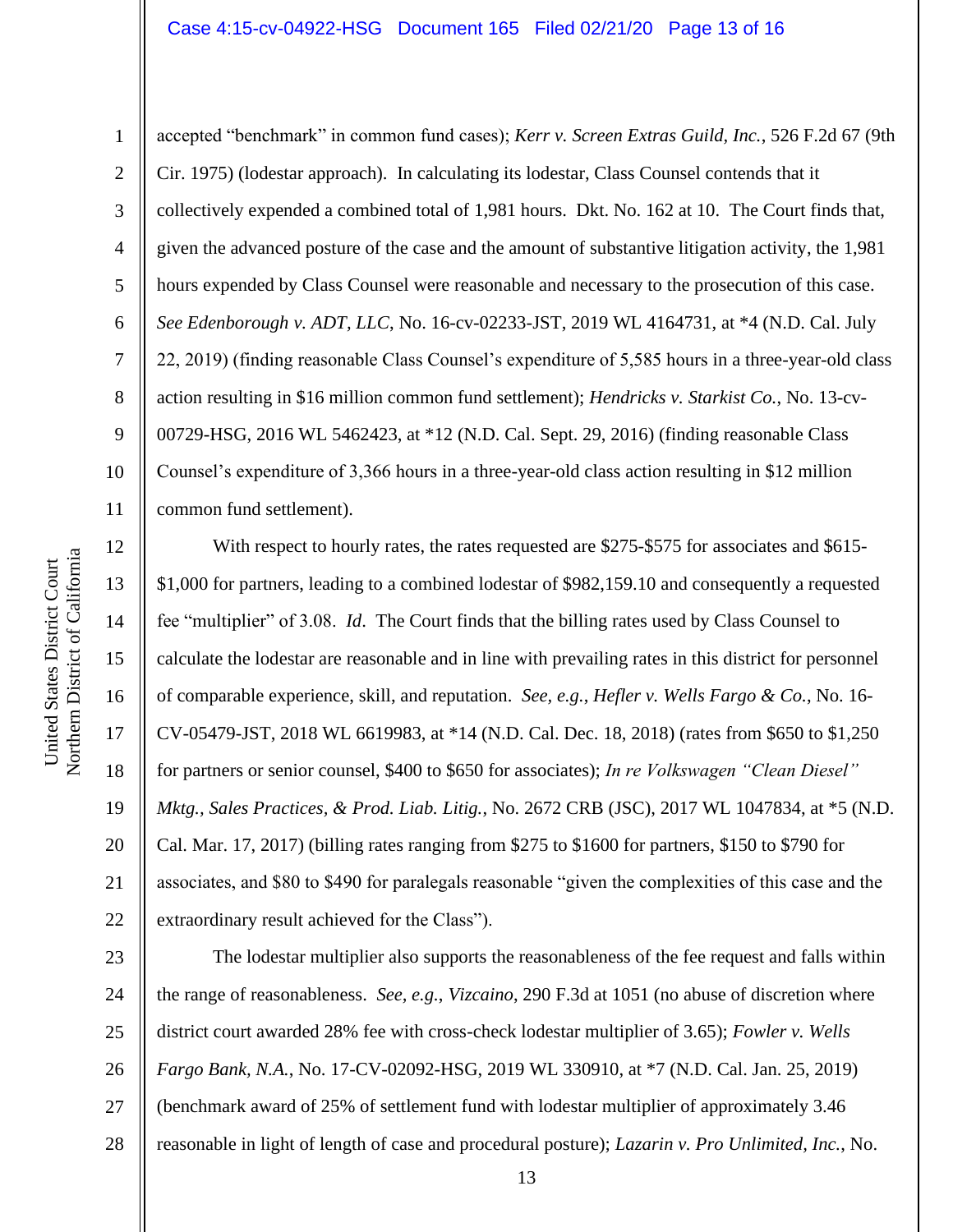C11-03609 HRL, 2013 WL 3541217, at \*8 (N.D. Cal. July 11, 2013) (lodestar multiplier of 3.36 reasonable and did not warrant a downward departure from 25% benchmark); *Buccellato v. AT & T Operations, Inc.*, No. C10-00463-LHK, 2011 WL 3348055, at \*1–2 (N.D. Cal. June 30, 2011) (approving \$3,125,000 in fees, representing 25% of the settlement fund and a 4.3 multiplier, and collecting cases).

The Court finds that the above amounts are not a disproportionate cash distribution to Class Counsel in light of the \$12.1 million settlement amount, and finds that the total benefits to the class justify the fees awarded. *See Roes*, 944 F.3d at 1056 ("the district court had an obligation to question the disproportionate cash distribution to attorneys' fees, substantively address concerns that the settlement value was inflated, and clearly explain why the total benefits to the class justified the fees awarded.") (internal citations and quotations omitted). The Court finds that Class Counsel's requested fees are reasonable and accordingly **GRANTS** Class Counsel's motion for attorneys' fees in the amount of \$3,025,000.

#### **ii. Attorneys' Costs**

Class Counsel is entitled to recover "those out-of-pocket expenses that would normally be charged to a fee paying client." *Harris v. Marhoefer*, 24 F.3d 16, 19 (9th Cir. 1994) (quotations omitted). Class Counsel seeks reimbursement of \$47,517.37 in out-of-pocket costs. *See* Dkt. No. 161-1 ¶36. Class Counsel submitted a table summarizing the costs and expenses incurred. Dkt. No. 63-1 Ex. A. These expenses include professional service fees (for experts and investigators), travel fees, and discovery-related fees. *Id*. The Court is satisfied that these costs were reasonably incurred and **GRANTS** the motion for costs in the amount of \$47,517.37.

#### **iii. Incentive Award**

23 24 25 26 27 28 Class Counsel requests an incentive award of \$7,500 for the Named Plaintiffs. "[N]amed plaintiffs . . . are eligible for reasonable incentive payments." *Staton*, 327 F.3d at 977; *Rodriguez*, 563 F.3d at 958 ("Incentive awards are fairly typical in class action cases."). They are designed to "compensate class representatives for work done on behalf of the class, to make up for financial or reputational risk undertaken in bringing the action, and, sometimes, to recognize their willingness to act as a private attorney general." *Rodriguez*, 563 F.3d at 958–59. Nevertheless, the Ninth

1

2

3

4

5

6

7

8

9

10

11

12

13

14

15

16

17

18

19

20

21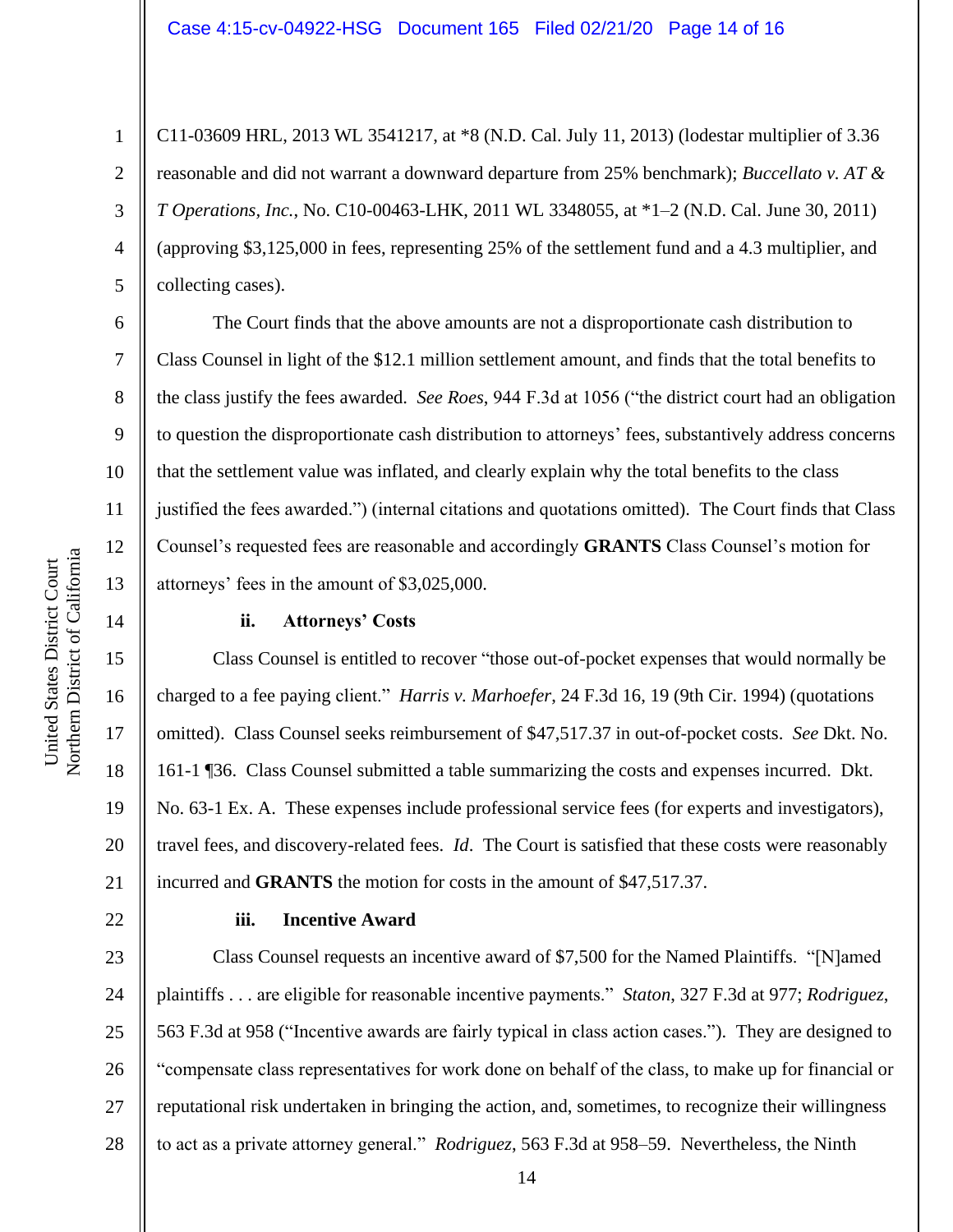Circuit has cautioned that "district courts must be vigilant in scrutinizing all incentive awards to determine whether they destroy the adequacy of the class representatives . . . ." *Radcliffe v. Experian Info. Solutions, Inc.*, 715 F.3d 1157, 1165 (9th Cir. 2013) (quotations omitted). This is particularly true where "the proposed service fees greatly exceed the payments to absent class members." *Id.* The district court must evaluate an incentive award using "relevant factors" includ[ing] the actions the plaintiff has taken to protect the interests of the class, the degree to which the class has benefitted from those actions, . . . [and] the amount of time and effort the plaintiff expended in pursuing the litigation . . . ." *Id.* at 977.

Courts in this district have recognized a \$5,000 incentive award as "presumptively reasonable." *Smith v. Am. Greetings Corp.*, No. 14-CV-02577-JST, 2016 WL 362395, at \*10 (N.D. Cal. Jan. 29, 2016); *Harris v. Vector Mktg. Corp.*, No. C-08-5198 EMC, 2012 WL 381202, at \*7 (N.D. Cal. Feb. 6, 2012) (observing that "as a general matter, \$5,000 is a reasonable amount"). In determining the reasonableness of a requested incentive award, some courts have considered, among other factors, the proportionality between the incentive award requested and the average class member's recovery. *See Austin v. Foodliner, Inc.*, No. 16-CV-07185-HSG, 2019 WL 2077851, at \*8 (N.D. Cal. May 10, 2019); *Smith*, 2016 WL 362395, at \*10.

Plaintiff requests a \$7,500 service award for each Mr. Dickey and Mr. Palmer, at the high end of the range of awards granted in this District in comparable class actions. *See, e.g.*, *Fowler v. Wells Fargo Bank, N.A.*, 17-cv-02092-HSG, 2019 WL 330910, at \*7 (N.D. Cal. Jan. 25, 2019) (\$7,500 award in \$30 million settlement); *In re TracFone Unlimited Serv. Plan Litig.*, 112 F.Supp.3d 993 (N.D. Cal. 2015) (\$2,500 award to each named plaintiff appropriate following \$40 million settlement of consumers' class action against cellular telephone company); *see also Cox v. Clarus Marketing Group, LLC*, 291 F.R.D. 473, 483 (S.D. Cal. 2013) (\$5,000 award in \$2.65 million consumer class action settlement).

25 26 27 28 Considering all the circumstances of this case, the Court finds that a \$7,500 service award is not warranted to compensate Plaintiffs. Mr. Dickey estimates that he devoted approximately 50 hours toward the prosecution of this case, and Mr. Parmer estimates that he devoted approximately 40 hours toward the prosecution of this case. The Court finds that a \$5,000 incentive award for

1

2

3

4

5

6

7

8

9

10

11

12

13

14

15

16

17

18

19

20

21

22

23